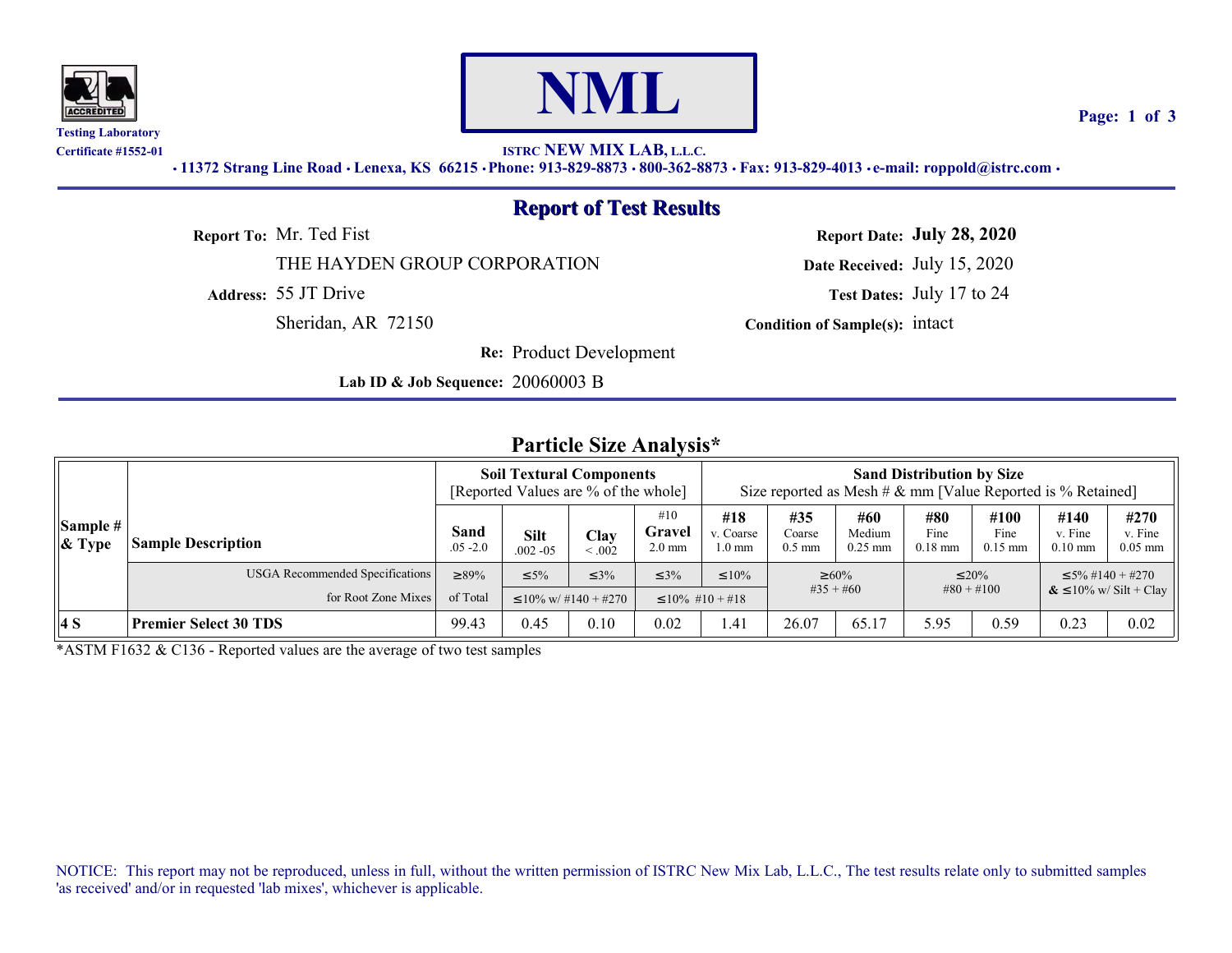

## **Particle Shape / Size Parameters / Cu / pH / EC**

| Sample #<br>$\&$ Type | <b>Sample Description</b> | ' Angularity<br><b>Sphericity</b> /                 |      | $\mathbf{p}$<br>$\mathbf{r}$<br>$\mathbf{H}_2\mathbf{U}$ | CaCl  | $EC^+$ |
|-----------------------|---------------------------|-----------------------------------------------------|------|----------------------------------------------------------|-------|--------|
| 4 S                   | Premier Select 30 TDS     | Low to Medium Sphericity,<br>Angular to Sub-Angular | 1.74 | $- -$                                                    | $- -$ | $- -$  |

\*ASTM D4972 Method A [pH meter] with water & Calcium Chloride solutions, <sup>+</sup>Agron. 9, Pt 2, 167-173, ASTM F2396: Cu 2.5 to 4.5

# **Sphericity & Angularity**



NOTICE: This report may not be reproduced, unless in full, without the written permission of ISTRC New Mix Lab, L.L.C., The test results relate only to submitted samples 'as received' and/or in requested 'lab mixes', whichever is applicable.